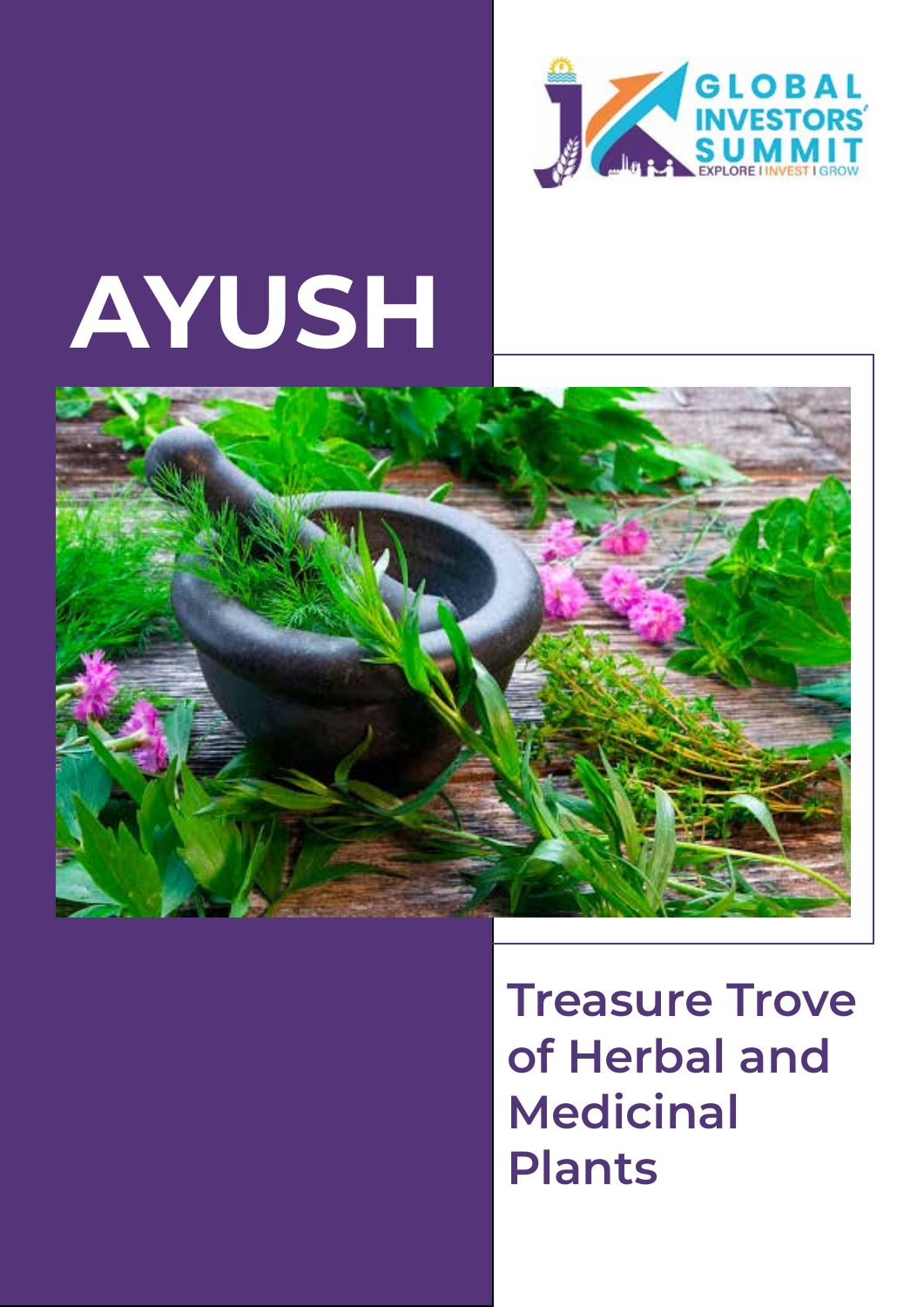# **KEY HIGHLIGHTS AYUSH SECTOR**

The global market for Ayurveda products was pegged at US\$ 3.4 billion in 2015 and is expected to reach US\$ 9.7 billion by 2022, at a CAGR of 16.2%\*\*

#### **Growth Drivers**

- Vast AYUSH infrastructure of service providers, manufacturers and skill development
- Dedicated Central Council of Indian Medicine and five Central Councils for Research, one for each AYUSH system
- 100% FDI in AYUSH sector
- The domestic trade of the AYUSH industry is of the order of USD 1.3 billion while the Indian medicinal plants and their products account for exports in the range of USD 153 million



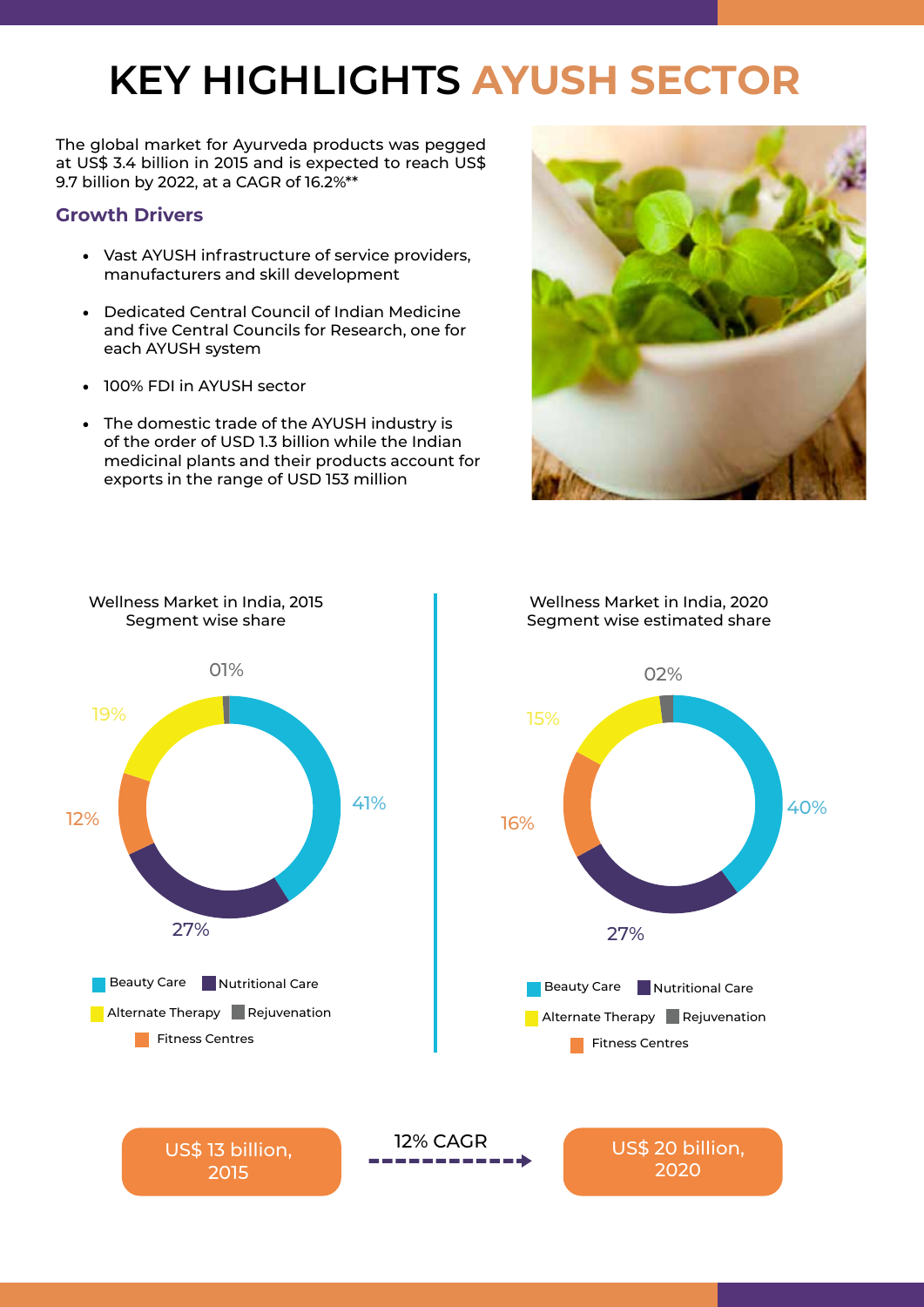# **ADVANTAGE JAMMU & KASHMIR**

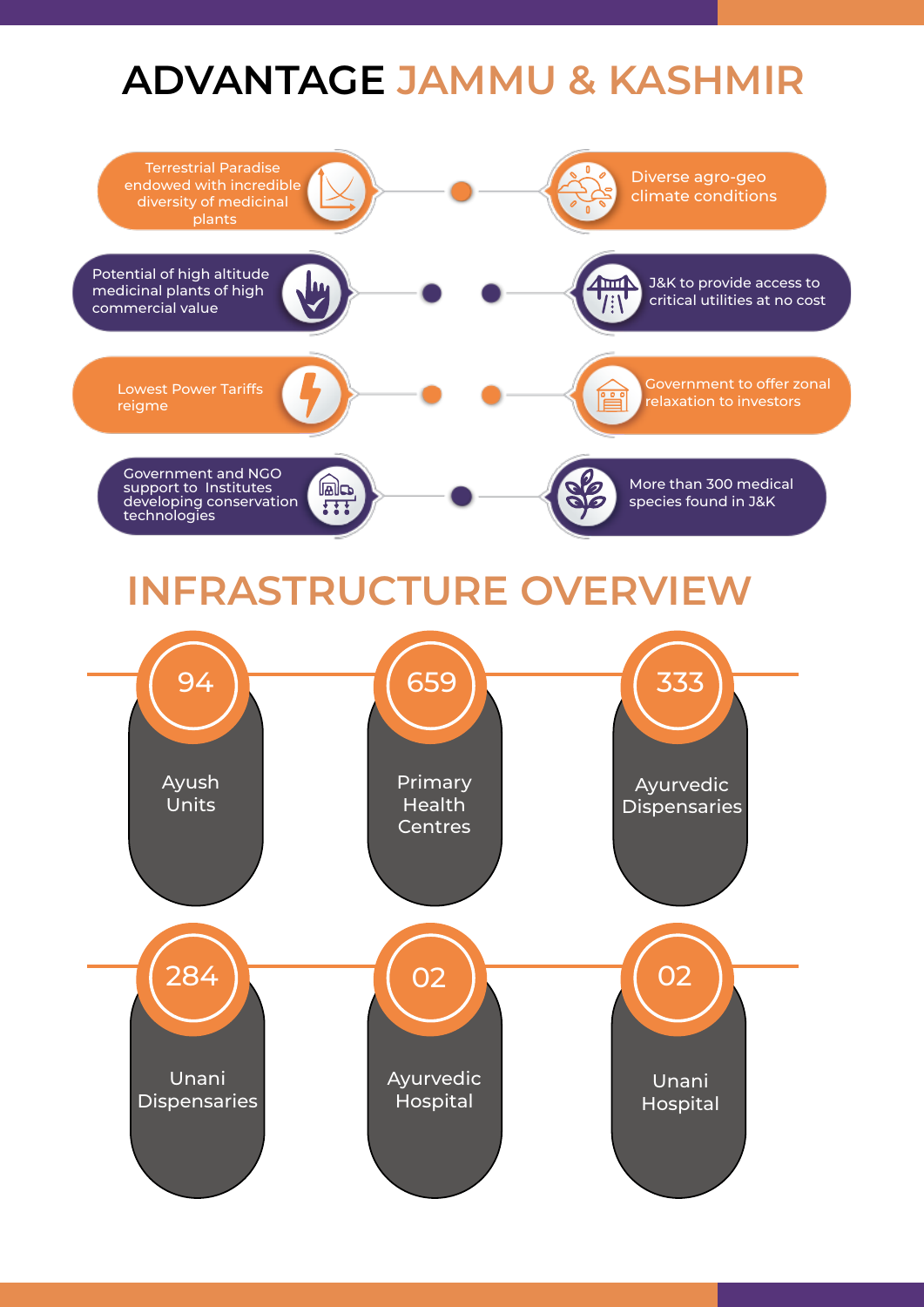# **INFRASTRUCTURE OVERVIEW**



#### Robust Support Structure **High Value Aromatic**

- IIIM J&K
- SKUAST J/K
- University of Jammu/Kashmir (Botany & Biotechnology Department)
- State Forest Research Institute.
- Drug Testing Laboratory

- Levendula officianalis (Levender)
- Tagatus minuta
- Cymbopogan spp(Lemon Grass)
- Mentha spp
- Rosa damascena (Rose)
- Java citronella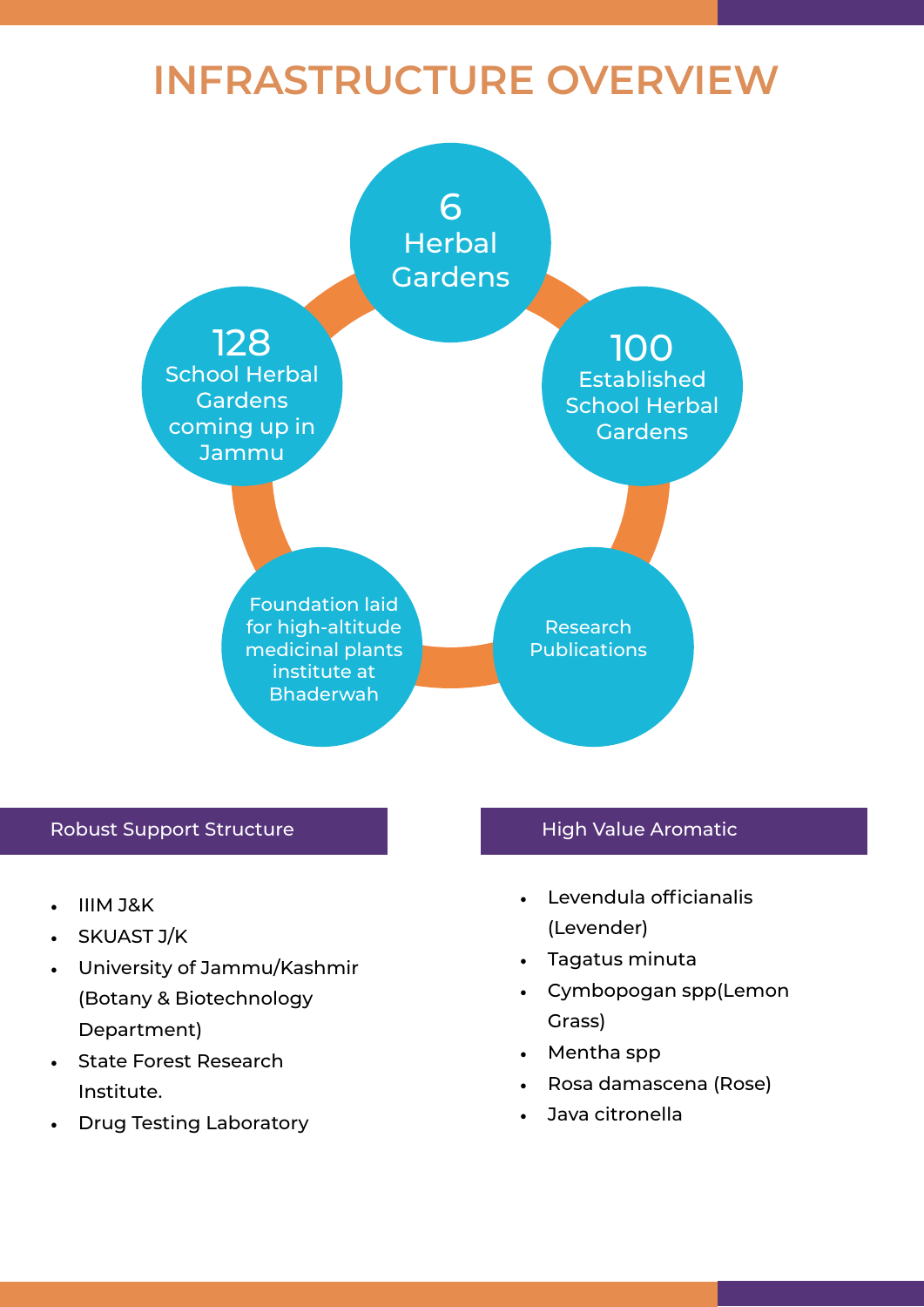# **HIGH DEMAND/HIGH COMMERCIAL MEDICINAL PLANT**

### KASHMIR DIVISION

| <b>District</b>  | <b>Botanical Name</b>  | <b>Local Name</b>   |
|------------------|------------------------|---------------------|
| <b>Kupwara</b>   | Sausseria Costus       | Kuth                |
|                  | Taxus baccata          | Yew, Talis patta    |
| Baramulla        | Innula racemosa        | Atees/Patris        |
|                  | Piccrorhiza kurroa     | Gauzaban            |
| <b>Bandipora</b> | Aconitum heterophyllum | Atees/Patris        |
|                  | Arnebia benthami       | Gauzaban            |
| Ganderbal        | Rheum emodi            | Revand              |
|                  | Berberis aristata      | Darulhald           |
| Srinagar         | Viola odorata          | <b>Banafsha</b>     |
|                  | Rheum emodi            | Revand              |
| Pulwama/Shopian  | Podophyllum hexandrum  | Bankakri, Banwangun |
|                  | Piccrorhiza kurroa     | <b>Kutki</b>        |
|                  | <b>Crocus Sativus</b>  | Saffron             |
| Anantnag/Kulgam  | Viola odorata          | <b>Banafsha</b>     |
|                  | Piccrrorhiza kurroua   | Kutki               |
|                  | Podophyllum hexandrum  | Banwangun           |

#### JAMMU DIVISION

| <b>District</b>          | <b>Botanical Name</b> | <b>Local Name</b>  |
|--------------------------|-----------------------|--------------------|
| Jammu/<br>Udhampur/Reasi | Aloe vera             | Aelwa              |
|                          | Rauvolfia serpentine  | Sarpagandha        |
|                          | Tinosporia cordifolia | Giloe              |
|                          | Terminalia chubula    | Harad              |
| Kathua/Samba             | Withania somnifera    | Ashwagandha        |
|                          | Aloe vera             | Aelwa              |
|                          | Emblica officianalis  | Amla               |
|                          | Terminalia bellerica  | <b>Baheda</b>      |
| Doda/Ramban/<br>Kishtwar | Innula racemosa       | Poshkermool        |
|                          | Piccrorhiza kurroa    | Kutki              |
|                          | Sausseria costus      | Kuth               |
|                          | Swertia chiraita      | Chiraita           |
|                          | Podophyllum hexandrum | Bankakri/Banwangun |
|                          | Rheum emodi           | Revand             |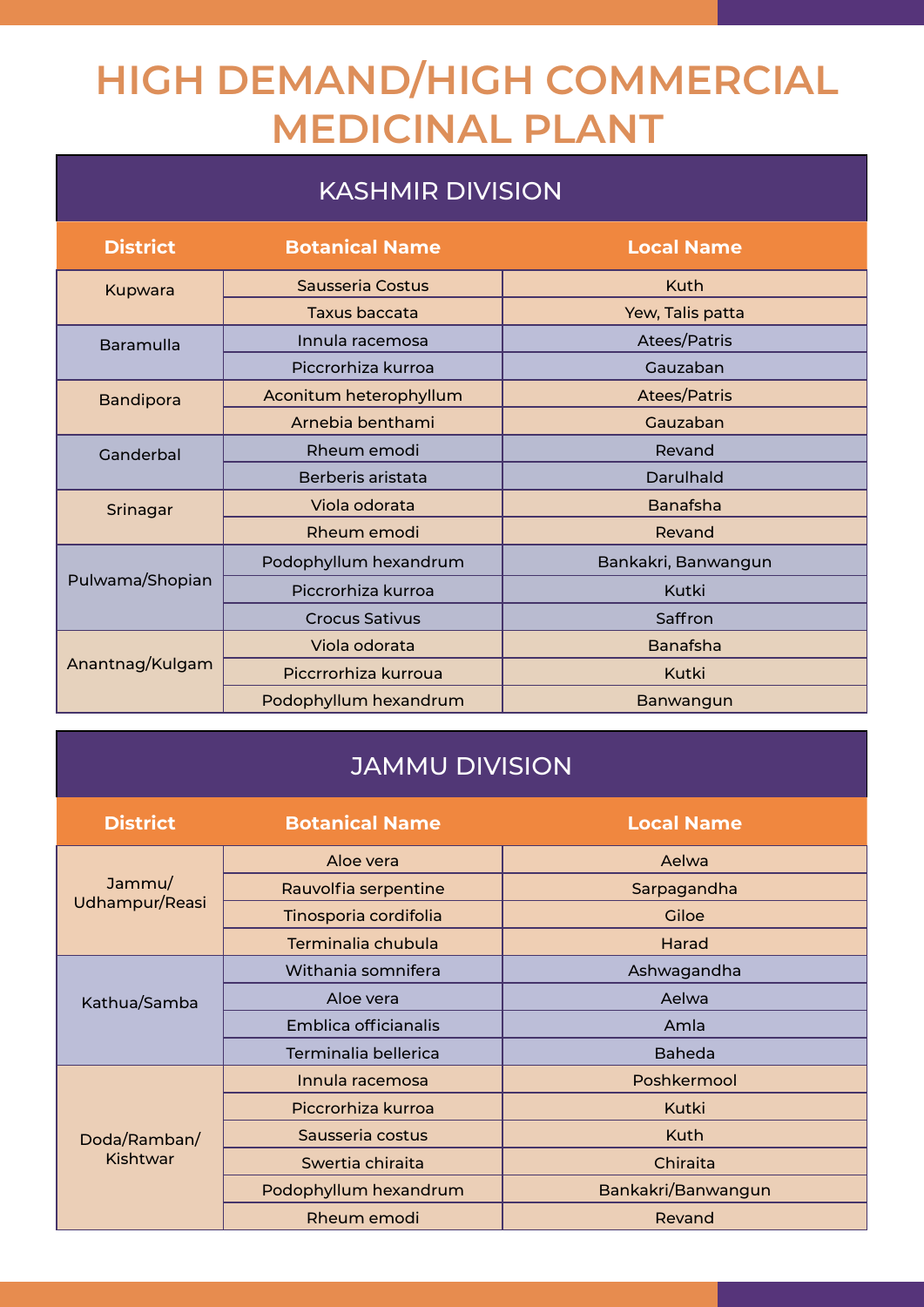# **POLICY HIGHLIGHTS**



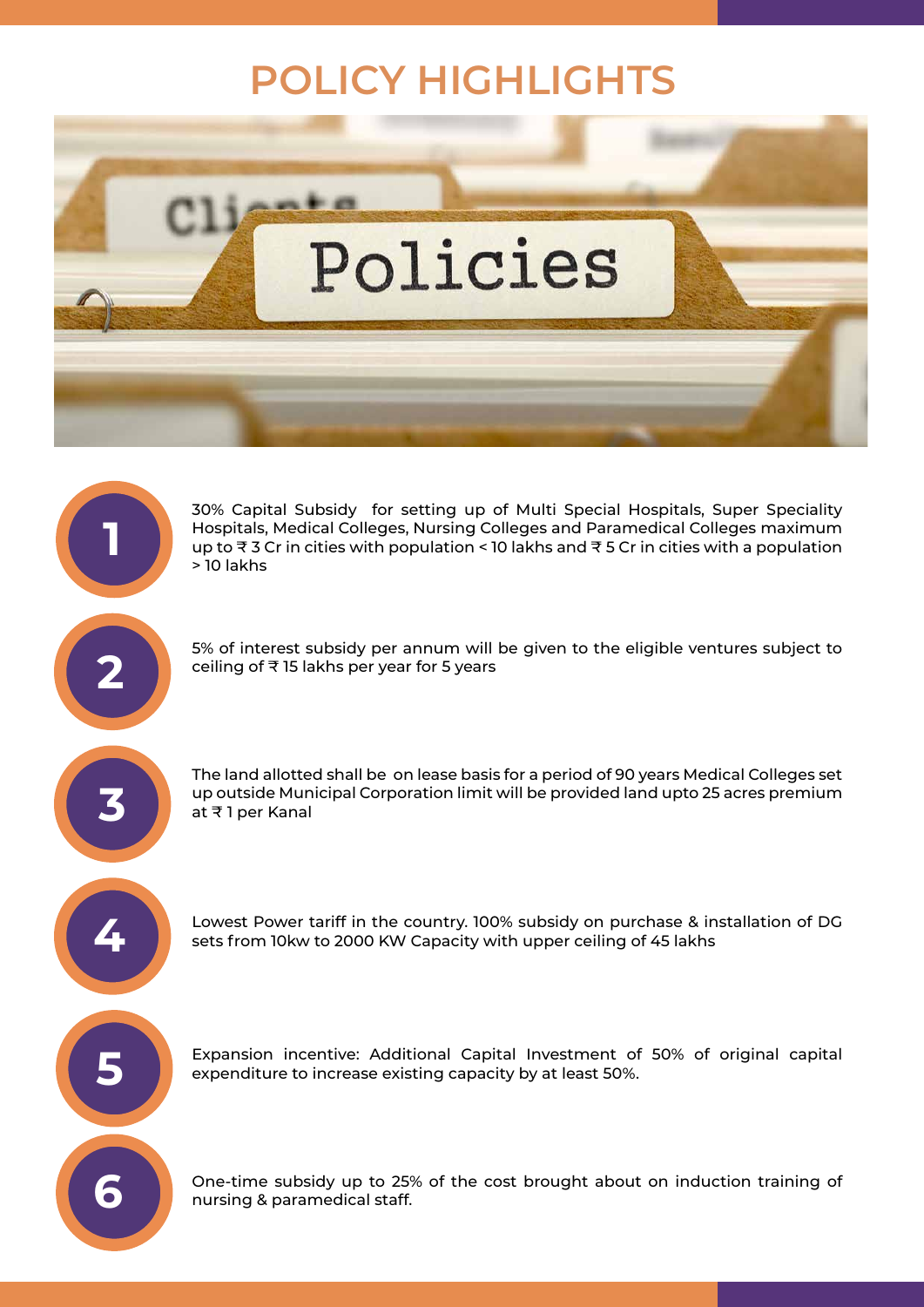# **INVESTMENT OPPORTUNITIES**



Establishment of Herbal Manufacturing units

Herbal tourism- Specialized AYUSH Wellness centres and Herbal Gardens at famous tourist Places